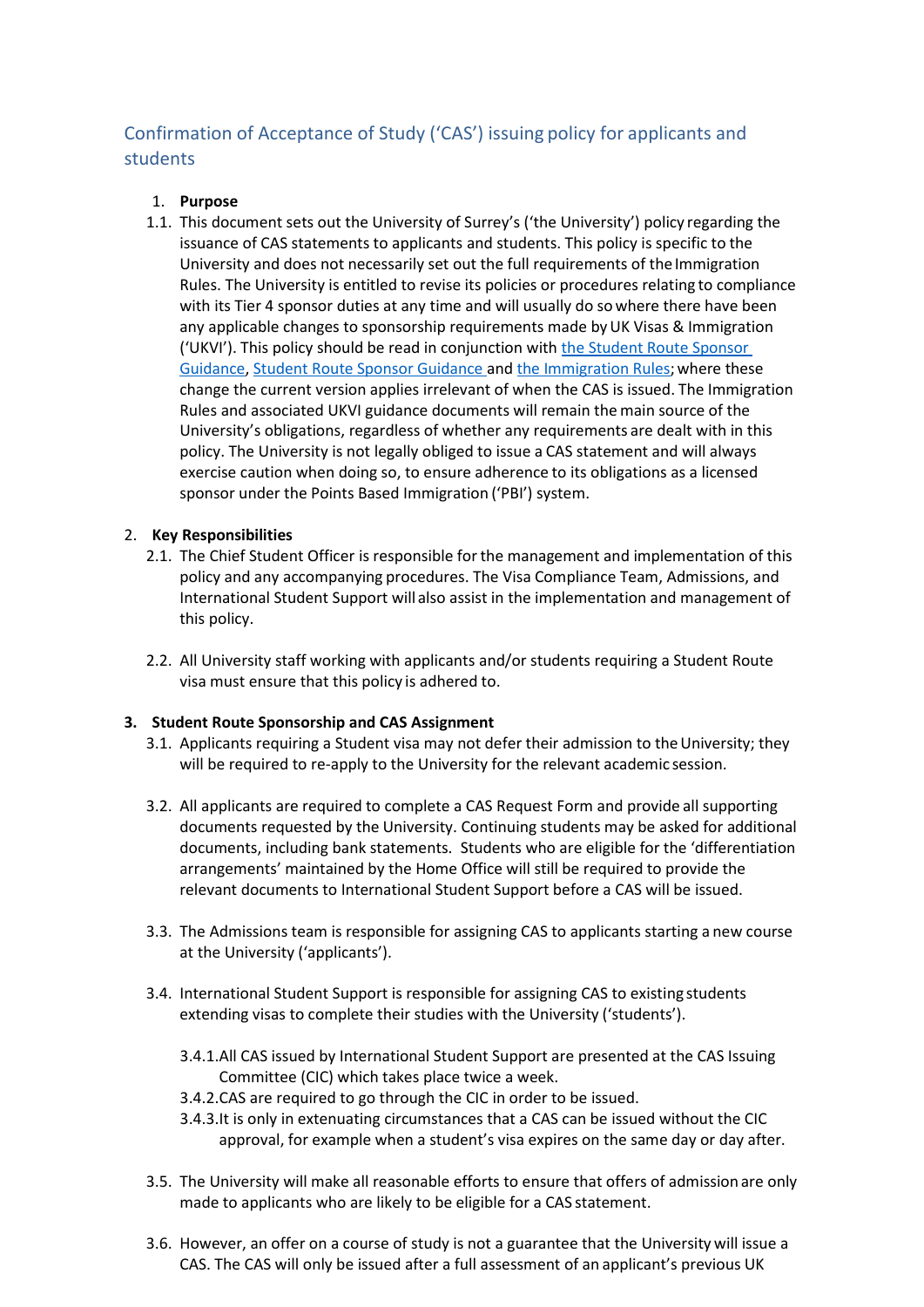study, including assessment of progression and assessment of genuine intention to study. The Admissions team may request an immigration history check from the Home Office in some cases.

3.7. For the avoidance of doubt, the issue of a CAS by the University does not necessarily mean that an applicant's or student's application for a Student visa will be successful. The University shall not be liable if any Student visa applications are refused by UKVI.

## **4. Assigning CAS**

- 4.1. The University will only assign a CAS to eligible individuals;
	- 4.1.1. CAS will be issued to new applicants if they have:
	- An unconditional offer to study; and
	- Firmly accepted that offer; and
	- Have paid any tuition fee deposits where applicable; and
	- Completed the CAS request form satisfactorily; and
	- Provided all requested academic and visa-related documentation.

The above must be fulfilled early enough for the applicant to start their course. The University will use its discretion when issuing CAS close to the start of course, but generally will not issue CAS less than two weeks before the latest start date of each semester. Some courses require an earlier start date which applicants will be advised of. Research students are required to start their course within one month which will be considered when issuing CAS.

- 4.1.2. CAS will be issued to continuing students as long as they will continue to be engaged with integral elements of their programme that require attendance on campus. For example, for taught students; attending scheduled classes, lectures or taught lab sessions which form part of credit bearing modules, or study towards a dissertation or research project where the supervisor confirms that continued attendance on campus is required. For research students; continuing to carrying out research directly related to the project or still making use of specialist equipment provided by the university.
- 4.2. CAS will not be assigned if it is too late to return to studies the academic department may be consulted to establish an appropriate timeframe.
- 4.3. CAS will not be assigned more than 6 months before the official course start date. For example, for courses commencing in September of any given year, CAS statementswill not be issued any earlier than March of that same year. Continuing students will not be issued CAS more than six months before their return date.
- 4.4. The University may make any additional checks to ensure it only assigns CAS to applicants who have a realistic prospect of obtaining a Student visa. These checks may include:
	- Conducting a Student Eligibility Check with UKVI;
	- Reviewing financial documents;
	- Requesting previous CAS statements relating to previous periods of stay in the UK with a student visa;
	- Requesting current Police Registration Certificates in the case of continuing students;
	- Any other checks the University feels appropriate in the circumstances.
- 4.5. The University will not assign CAS in the following: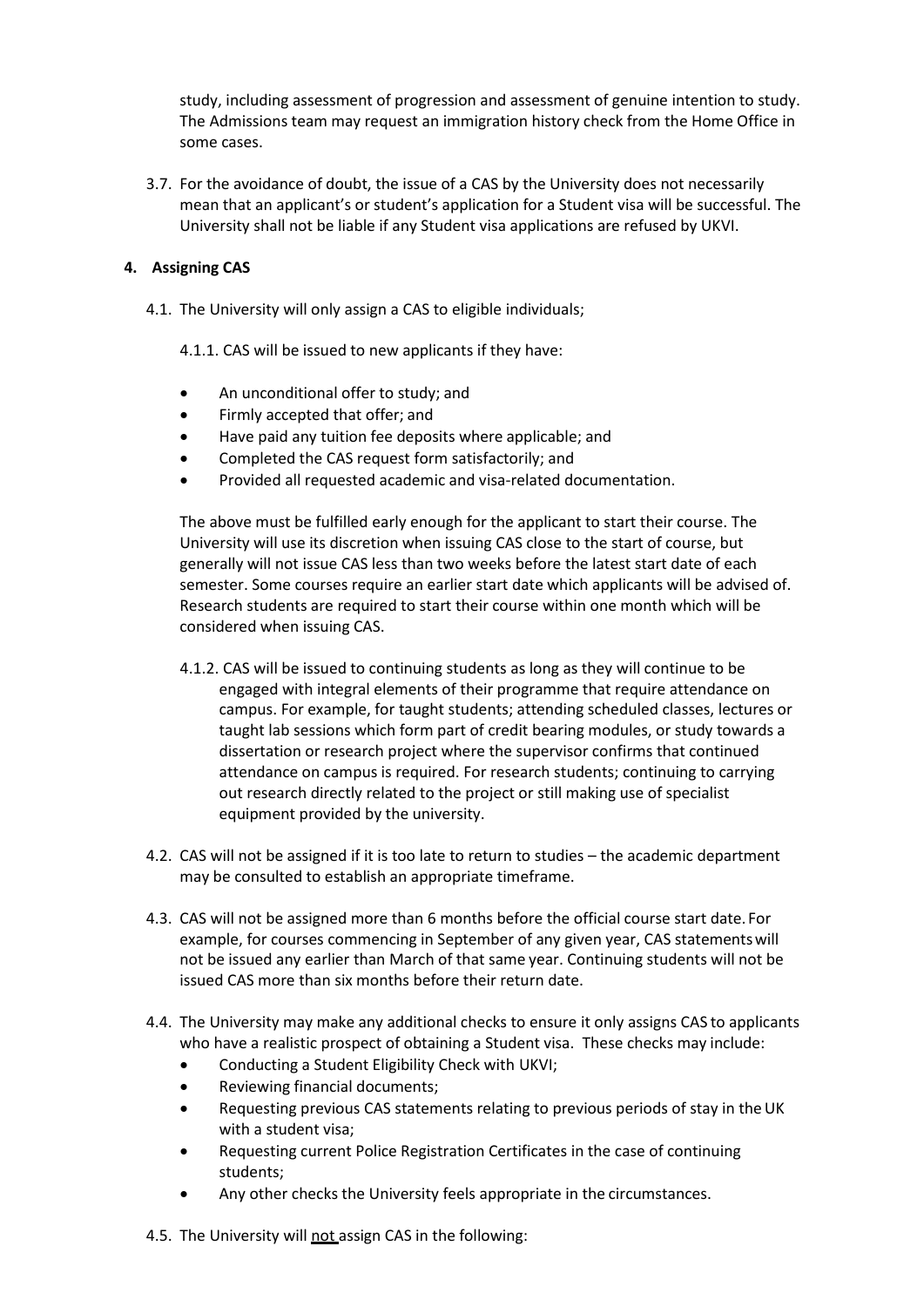- 4.5.1.Where the intended course of study is not acceptable in accordance with the Student Route requirements;
- 4.5.2.If there is any reason to believe an applicant or student will not comply with the conditionsof their visa if granted (for example, this would include instances where theUniversity is aware that an applicant or student previously worked in breach of their visa conditions, or there is evidence of historic overstaying);
- 4.5.3.If an applicant has submitted documents which are proven, or there is a reasonable suspicion that they are, fraudulent. The University will report such cases to UKVI;
- 4.5.4.If the course length would mean that the applicant or student would exceed any relevant cap on study as outlined by UKVI in their published guidance;
- 4.5.5.Where the University believes assigning a CAS will put its sponsor licence atrisk including where there are concerns about the intention to study and overall genuineness;
- 4.5.6.If an applicant or student is unlikely to obtain a visa to commence their studies on time;
- 4.5.7.If the course does not fulfil Academic Progression requirements (as defined in the Student Route guidance) in accordance with part 6 of this policy;
- 4.5.8.Where an applicant or student has a negative immigration history, including a history ofrefusals in any visa category;
- 4.5.9.If an applicant or student has a history of non-engagement with their studies at the University of Surrey, particularly if the student has been terminated for lack of engagement;
- 4.5.10. If an applicant or student is unable to demonstrate that they meet the Student Route financial requirements. This may include whether the student is currently in debt to the University;
- 4.5.11. If an applicant or student has been involvedwith terrorist activities;
- 4.5.12. If an applicant or student is intending to apply for Leave to Remain and has overstayed. Consideration will be given to applicants and students who are overstaying due to exceptional circumstances for example severe illness meaning that an in-time visa application could not have been submitted, or instances where documents were not available due to unavoidable circumstances including any documents that were previously retained by the Home Office;
- 4.5.13. If a student is applying for an extension of their original Student/Tier 4 visa, but is no longer expected to be actively engaged with integral elements of their programme (see section 4.1.2.).
- 4.5.14. If a student is applying for an extension of their original Student/Tier 4 visa in order to attend a Viva Voce examination which is beyond their registration period. A student who is taking their Viva Voce examination will be advised to apply for a Visitor Visa in accordance with Home Office guidance;
- 4.5.15. If the applicant does not satisfy the relevant English language requirements, either for visa purposes or academically;
- 4.5.16. Where Academic Technology Approval Scheme ('ATAS') clearance is required,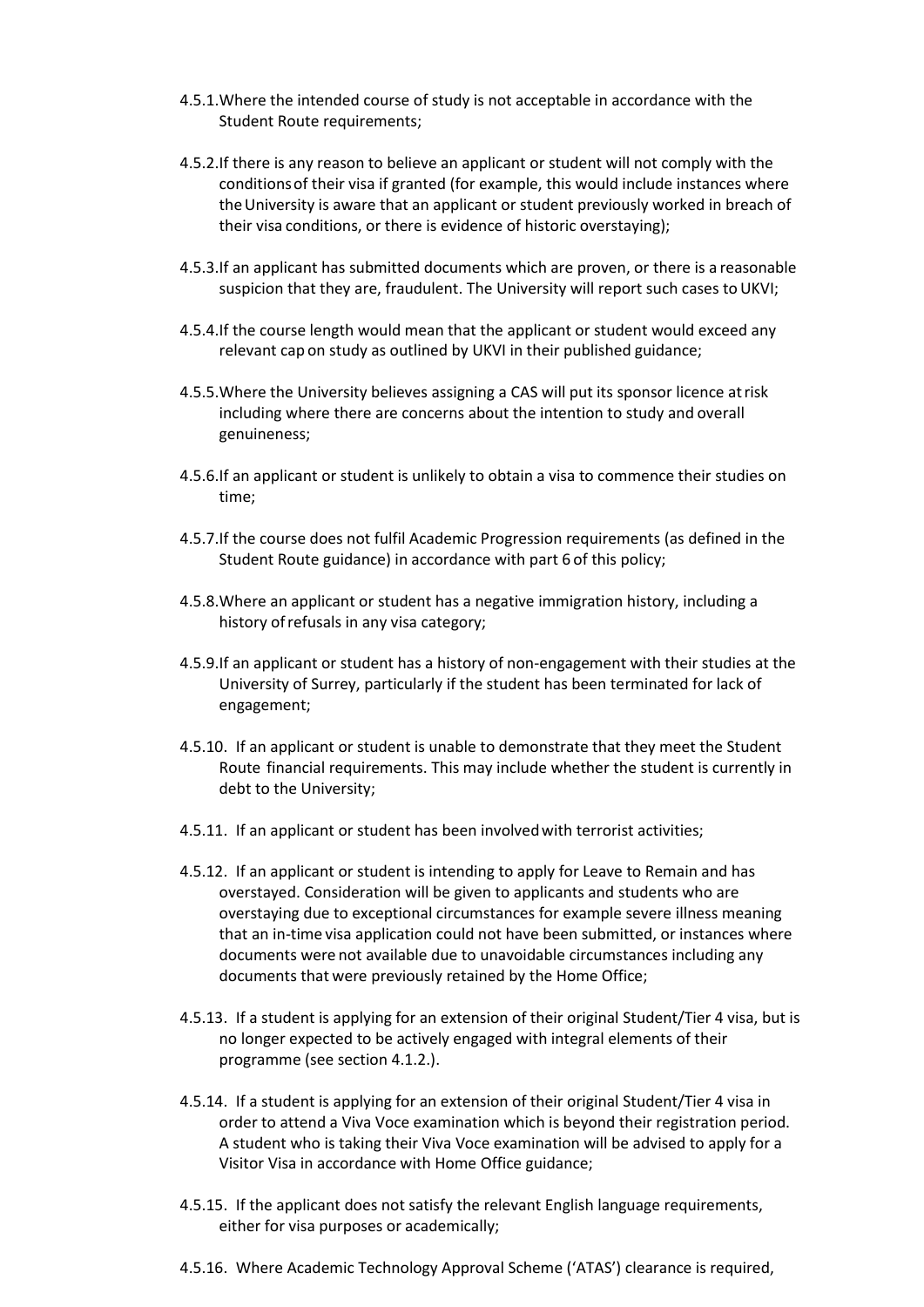unless the University has obtained a copy of the ATAS certificate.

- 4.6. Before assigning a CAS in accordance with this policy, the University will carry out checks to ensure that an applicant or student applying for Leave to Remain (meaning a visa application made inside the UK) is eligible to extend their visa inside the UK. These checks may include Student EligibilityChecks conducted via UKVI.
- 4.7. If a Leave to Remain application cannot be made, the University will not assign a CAS for an Entry Clearance application (meaning a visa application made outside the UK) until the applicant or student has provided evidence that they are overseas, and able to make a valid visa application in the relevant country (evidence can be in the form of boarding passes, stamps inside the Passport or other reasonably verifiable documents).

#### **5. Withdrawal of CAS**

- 5.1. The University reserves the right to withdraw a CAS for an applicant or student if subsequent information comes to light which shows that a CAS should not have been issued for any of the reasons above, or if there are concerns that the applicant or student is no longer able to meet Student Route requirements. This may include:
	- Issues around genuineness and credibility;
	- Financial reasons;
	- Lack of ATAS, or evidence of incorrect information submitted to the FCO when obtaining ATAS clearance;
	- Other incorrect or invalid information on the CAS that cannot be corrected and requires a new CAS being issued;
	- Where the University believes its sponsor licence would be at risk.

#### **6. Academic Progression**

- 6.1. The University will apply the Student Route academic progression rules in all cases where an applicant intends to apply for their student visa from within the UK.
- 6.2. Details about how academic progression has been satisfied will always be included on the CAS statement.
- 6.3. The University will not normally issue a CAS to an applicant who has failed to successfully complete (meaning achievement of the qualification for which they were studying) a programme of study in the UK unless there are exceptional mitigating circumstances, or an applicant is applying for advanced entry to a University of Surrey undergraduate degree programme. (see section 7).
- 6.4. Academic progression cases will be considered by a panel. If the panel does not consider that academic progression can be justified, then the University will not issue a CAS. Further information in the form of a progression statement may be requested from the applicant or student.
- 6.5. Panel membership: Visa Compliance Manager, Head of Student Records and Data, Faculty Student Administration Managers, Admissions Managers.

## **7. Mid-Course Programme Transfers for Applicants**

- 7.1. The University will consider issuing a CAS to applicants who wish to transfer part-way through a degree programme at a different UK institution provided the following criteria are met in addition to the usual conditions for a CAS to be issued:
	- 7.1.1. The applicant satisfies all Admissions criteria for advanced entry to a degree programme.
	- 7.1.2. Confirmation is received from the applicant that they will make their application for a new Student Visa from outside of the UK.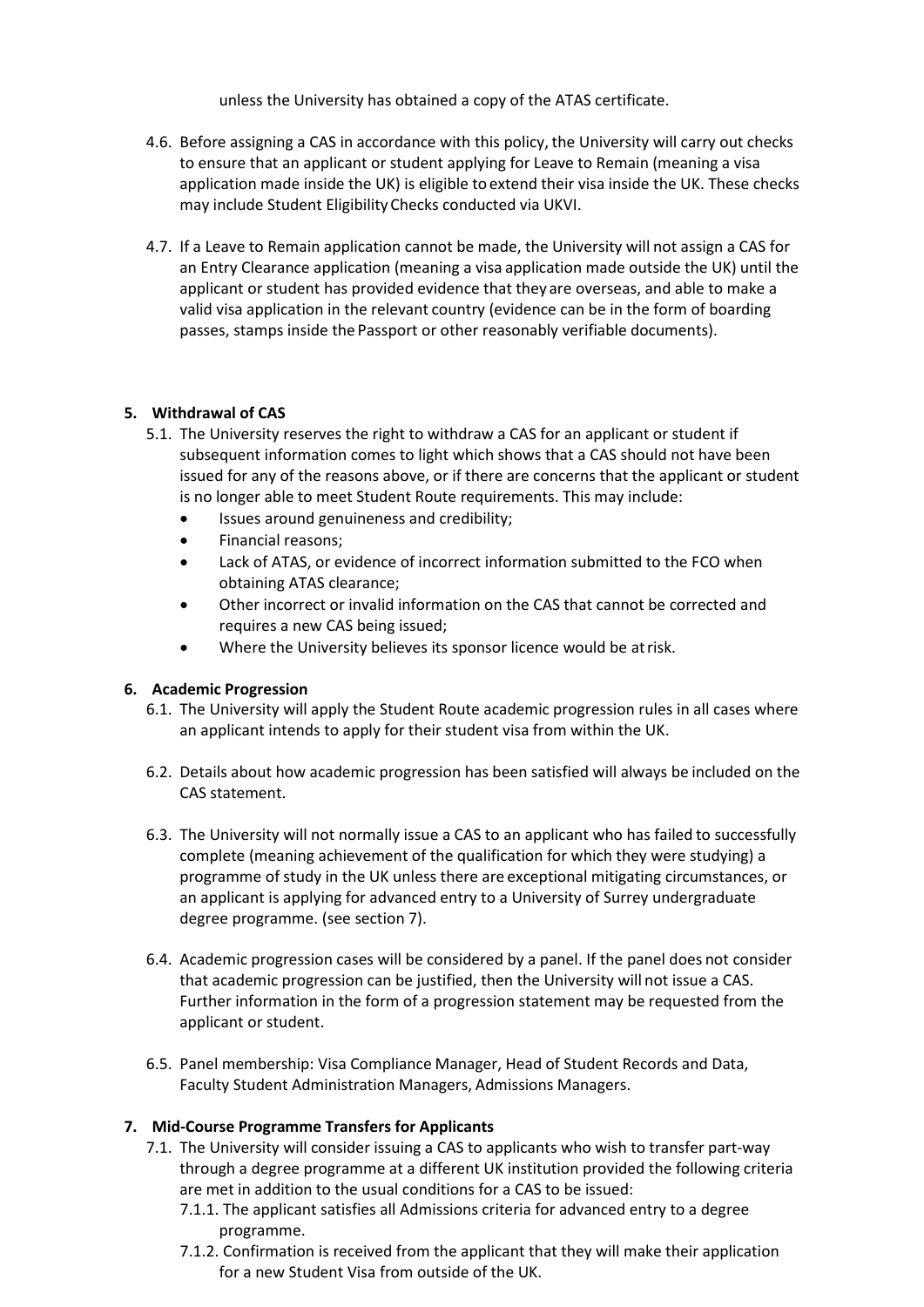7.2. The University will not issue a CAS in cases where advanced entry is not possible and the applicant would be required to start the new programme from year 1.

#### **8. Programme Transfers for Students/Applicants already issued a CAS by the University**

- 8.1. Applicants/students are generally prohibited from changing courses once a CAS has been used to support a visa application (this may include adding or dropping a placement year or integrated Master's year).
- 8.2. Where an applicant/student requests to change course, they will be required to submit a supporting statement and this will be considered by a panel as noted in 6.5. This statement will be kept on file as evidence that the transfer was assessed in line with Home Office regulations.
- 8.3. Transfers will only be approved if they are permissible within the current versionof the Immigration Rules and/or Student Route Policy and Sponsor Guidance.
- 8.4. Transfers will not normally be approved unless the new course represents academic progression from the course for which the CAS was originally assigned and the new course can be completed within the time remaining on the existing visa/CAS.

## **9. Visa Refusals**

- 9.1. The University will only consider assigning one additional CAS following a visa refusal and only if the applicant or student can provide evidence to show there is minimal or no chance of their visa being refused a subsequent time, in addition to all pages of their refusal notice.
- 9.2. Further CAS will not normally be assigned where an applicant or student has received a refusal due to failing a credibility interview for any current or future studies at the University of Surrey unless under exceptional circumstances.
- 9.3. The University is required to report all refusals to the Home Office in line with Home Office procedures.
- 9.4. Any applicant or student with a visa refusal must provide all pages of their Home Office refusal notice to the University regardless of whether they wish to be issued with a subsequent CAS.
- 9.5. Providing the applicant or student meets the conditions required to be issued with a CAS, the University will issue one additional CAS following a visa refusal. If a visa is refused a second time the University will not issue a further CAS for any current or future studies at the University of Surrey. The University will only consider issuing a third CAS in exceptional circumstances and providing further assurance is obtained.
- 9.6. The University reserves the right to not issue a CAS to any applicant or student who has had a previous visa application refused if we believe that there is a risk that any subsequent application will also be refused.

## **10. Pre-sessional English Language Courses**

- 10.1. In line with the Student Route Sponsor Guidance, the Universitywill issue a single CAS for the Pre-sessional 11 week English Language programme (PS11) and the main course of study where an applicant:
	- Holds an unconditional offer for PS11;
	- Has a valid Secure English Language Test at minimum B1 level in each of the 4 components of the test that is accepted by the University of Surrey;
	- Holds an offer for a degree programme at the University of Surrey starting in September;
	- Has met all other conditions of offer for the degree programme, by the given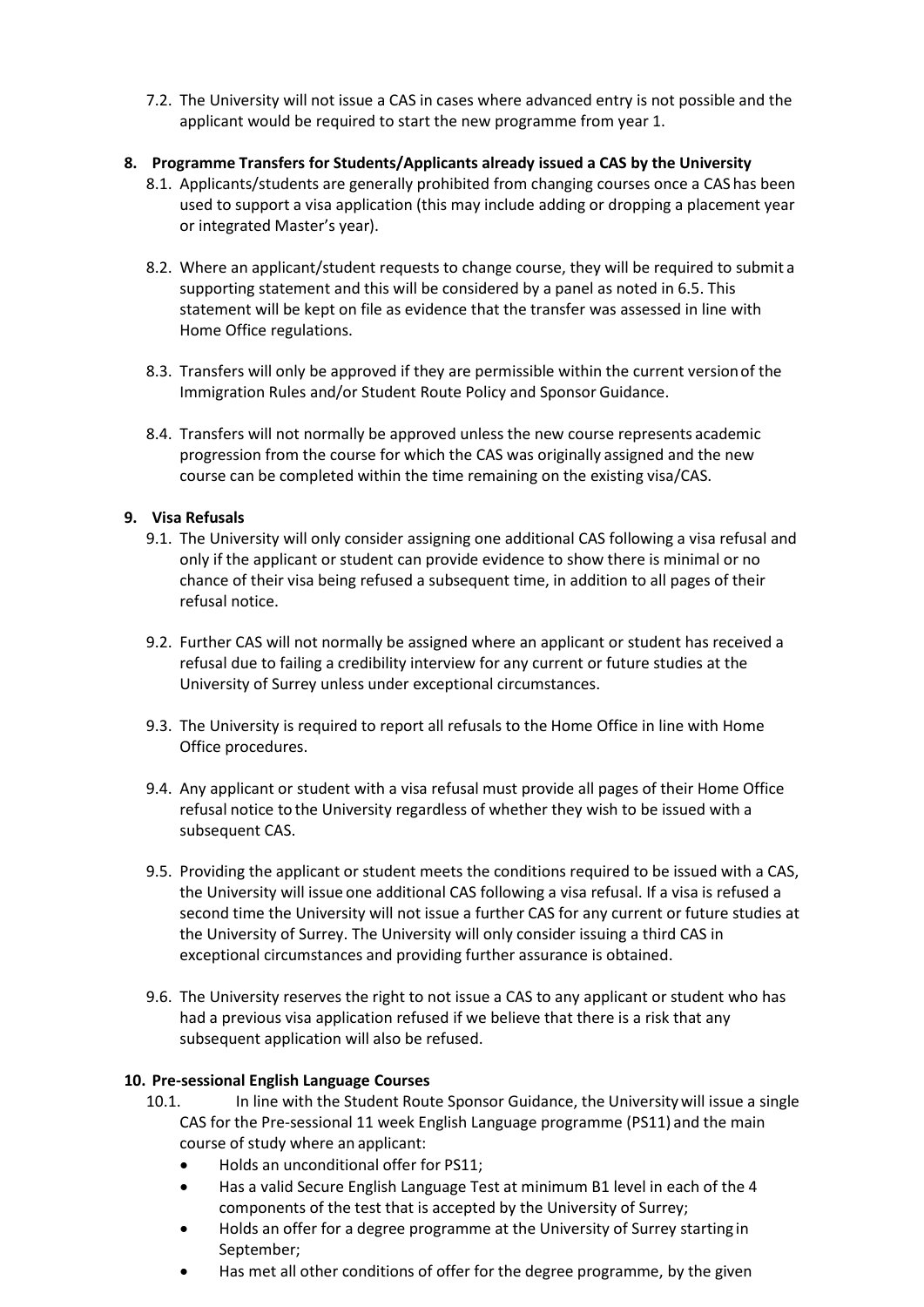deadline, except for English language;

- Has paid their deposit for PS11;
- Has paid their deposit or provided satisfactory evidence of sponsorship for their main degree programme (where this is at PG level), or chosen the University of Surrey as their 'Firm' choice through UCAS (where this is at UG level)
- Meets the conditions of this policy;
- Has satisfactorily completed the CAS Request Form relating to the main programme of study.

10.2. Should an applicant fail to successfully complete PS11, they will be rejected for the degree programme and sponsorship of their visa will be withdrawn.

- 10.3. In line with the Student Route Sponsor Guidance, the Universitywill issue a single CAS for the Pre-sessional 8 week English Language programme (PS8) and the main course of study where an applicant:
	- Holds an unconditional offer for PS8;
	- Has a valid Secure English Language Test at minimum B1 level in each of the 4 components of the test that is accepted by the University of Surrey;
	- Holds an offer for a degree programme at Surrey starting in September;
	- Has met all other conditions of offer for the degree programme, by the given deadline, except for English language;
	- Has paid their deposit for PS8, and
	- Has paid their deposit or provided satisfactory evidence of sponsorship for their main degree programme (where this is at PG level), or chosen the University of Surrey as their 'Firm' choice through UCAS (where this is at UG level);
	- Meets the conditions of this policy;
	- Has satisfactorily completed the CAS Request Form relating to the main course of study.
- 10.4. Should an applicant fail to successfully complete PS8, they will be rejected for the degree programme and sponsorship of their visa will be withdrawn.
- 10.5. In line with the Student Route Sponsor Guidance, the Universitywill issue a single CAS to cover the Pre-sessional 5 week English Language programme (PS5) and the main course of study where the applicant;
	- Holds an unconditional offer for PS5;
	- Has a valid IELTS, TOEFL or Pearson Test of English at a minimum of B2 level in each of the 4 components of the test or has a valid Secure English Language Test at minimum B1 level in each of the 4 components of the test that is accepted by the University of Surrey;
	- Holds an offer for a degree programme at Surrey starting in September;
	- Has met all other conditions of offer for the degree programme, by the given deadline, except for English language;
	- Has paid their deposit for PS5;
	- Has paid their deposit or provided satisfactory evidence of sponsorship for their main degree programme (where this is at PG level), or chosen the University of Surrey as their 'Firm' choice through UCAS (where this is at UG level)
	- Meets the conditions of this policy;
	- Has satisfactorily completed the CAS Request Form relating to the main programme of study.
- 10.6. Where a PS5 applicant meets the above criteria as stated in 9.5 with a valid IELTS, TOEFL or Pearson Test of English at a minimum of B2 in each component, the offer for the degree programme will be updatedto unconditional. Students are expected to successfully complete the Pre-sessional programme in order to progress to the degree course.